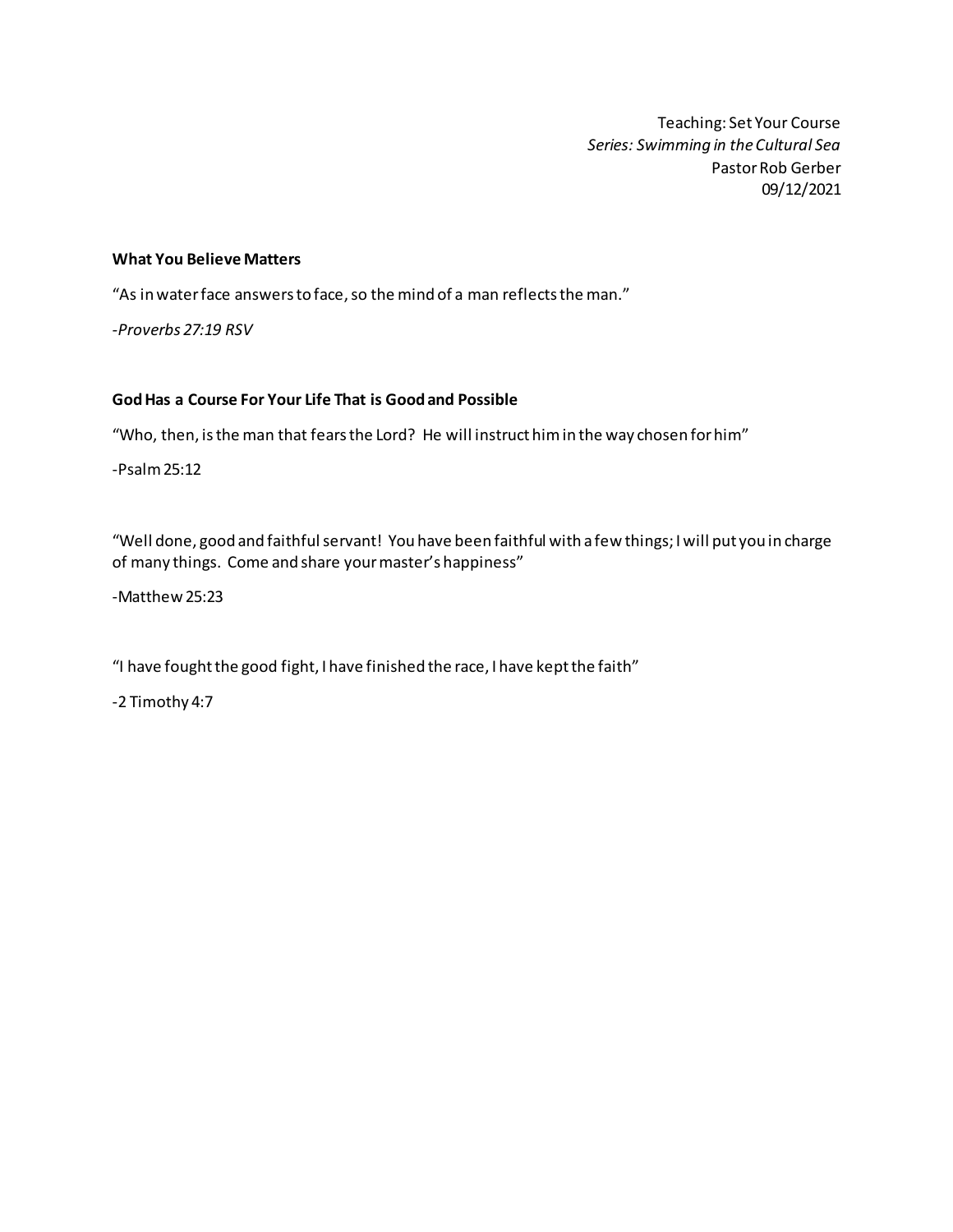## **We Live in a World of Competing Beliefs**

". . .but that you protect them from the evil one. They are not of the world, even as I am not of it. Sanctify them in the truth; your word is truth."

-John 17:15-17

"He was a murderer from the beginning, not holding to the truth, for there is not truth in him. When he lies, he speaks his native language, for he is a liar and the father of lies."

-John 8:44

Actively Listen to God

"For the Lord gives wisdom, and from his mouth come knowledge and understanding. Then you will understand what is right and just and fair – every good path."

-Proverbs 2:6, 9

Actively Don't Listen to the Enemy

"Do not conform any longer to the pattern of this world, but be transformed by the renewing of your mind. Then you will be able to test and approve what God's will is."

-Romans 12:2

#### **God's Word is a Map**

"I have considered my ways and have turned my steps to your statutes. . . Many are the foes who persecute me, but I have not turned from your statues."

-Psalm 119:59,157

#### **God's Spirit is a Compass**

"Whether you turn to the right or to the left, your ears will hear a voice behind you, saying, 'This is the way; walk in it.'"

-Isaiah 30:21